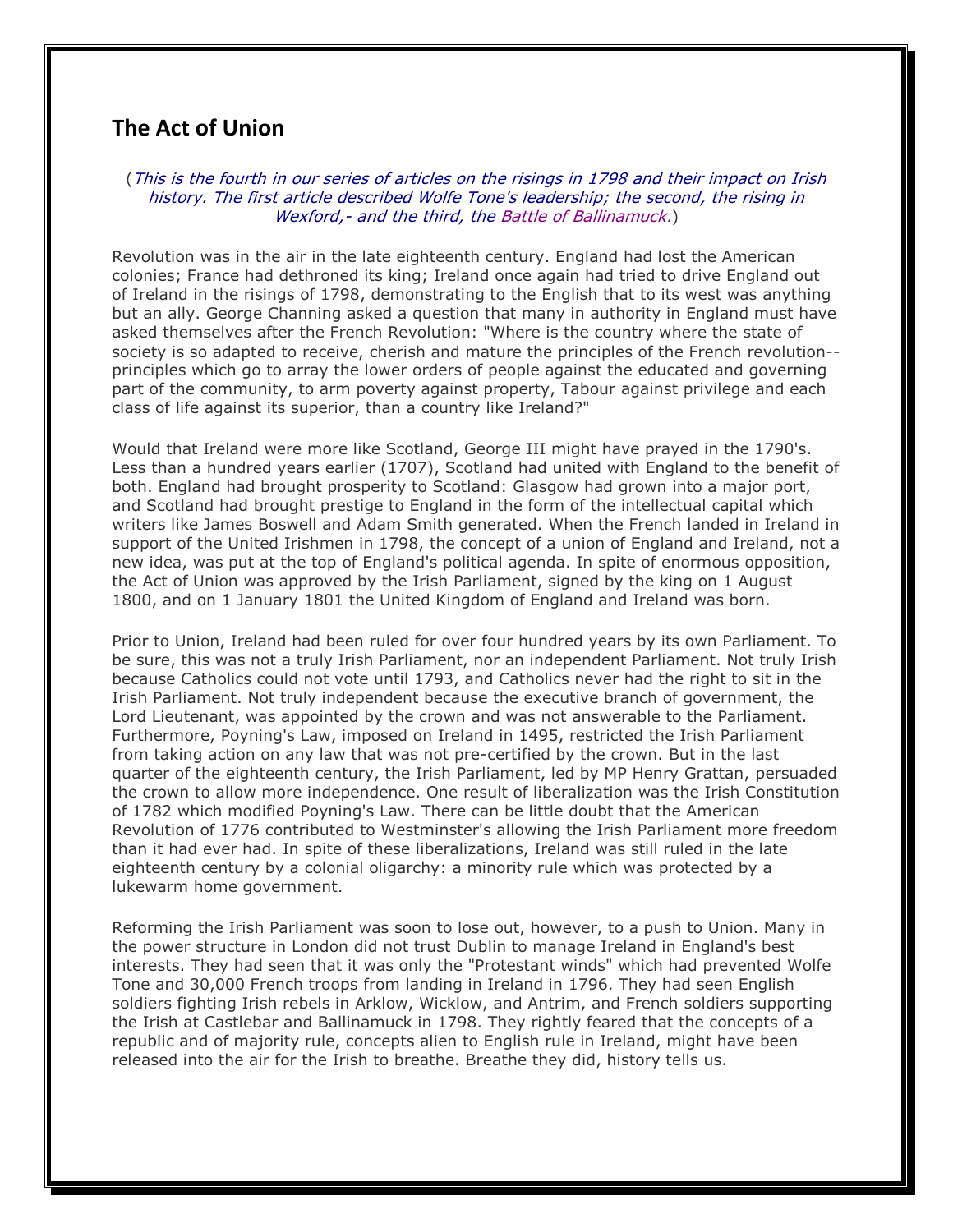It was the responsibility of Lord Lieutenant Charles Cornwallis, whom we know from his surrender to George Washington at Yorktown and from his victory over the Irish and French at Ballinamuck, to persuade the Irish Parliament to dissolve itself. Those who resisted Union pointed out fears of higher taxes, of an increase of absentee landlords as the wealthy fled to the seat of power, and of the decline of Dublin as a major European city. Some members of the Irish Parliament, such as Thomas Goold, stressed Ireland's unique identity: "Our patent to be a state and not a shire comes directly from Heaven... The great creator of the world has given unto our beloved country the gigantic outlines of a kingdom and not the pygmy features of a province. God and Nature, I say, never intended Ireland to be a province, and by God she never shall."

The English who favored Union countered these arguments against Union by emphasizing issues of security and prosperity. English capital, they argued, would flow to a stable Ireland, raising the standard of living of all Irish people. The Irish would in time adopt British social practices, becoming "West Britons," a boon to order and stability. To the fearful Orange Order, advocates for Union pointed out that the numbers within Union favored the Protestants: In Ireland they were a three to eleven minority that would be overwhelmed when Catholics got the right to vote, while in Union the Irish Protestants would be part of an eleven to three majority.

No doubt these arguments helped somewhat to win Union, but some say Comwallis' most persuasive argument with members of the Irish Parliament was British pounds. Passage of the Union was a "buyout," with one and a quarter million pounds paid out in "compensation for disturbance," and with peerages and pensions awarded. The Lord Lieutenant who succeeded Cornwallis complained that he found a "heavy mortgage on the patronage of the country."

The Act of Union brought twenty-eight Irish peers and four Irish bishops into the House of Lords. One hundred Irish members of Parliament were seated in a Parliament of 658 seats. The two established churches were combined as the Established Churches of England and Ireland. There was a smooth transition to Union that was only slightly disrupted by Robert Ernmet's revolt in Dublin in 1803. Since the Irish public at large had no stake in the Grattan Parliament or in the Parliaments which preceded it, the majority of the Irish did not miss the Irish Parliament. Those in power before Union were in power after the Union. The causes of domestic strife before the Union were the same as after the Union. What seemed to have worked for the Scots, we know from history, did not work for the Irish.

One of the many ironies of the Union of England and Ireland is that by the middle of the nineteenth century, when it was clear the Union had failed to deliver the Irish Catholics into the bosom of the English, is that people began to look back to the Ireland of the eighteenth century as the halcyon days of Ireland. By mid- century, Ireland was not prosperous, the Irish majority had not been assimilated, Catholics had not gained any advantages, and the Great Hunger had exposed England's own attitude toward its Irish "citizens."

Union benefited northeast Ireland and it majority Protestant, mostly Presbyterian, population. Ulster enjoyed general industrial expansion and prosperity under Union in the nineteenth century. Jobs abounded in the linen mills, the ship yards, and the metal works plants in Ulster. When talk of repeal of the Union surfaced, fear of the Church of Rome and fear of absorption into the ailing economy of the rest of Ireland inclined the Protestants of the northeast to reject such talk with vehemence.